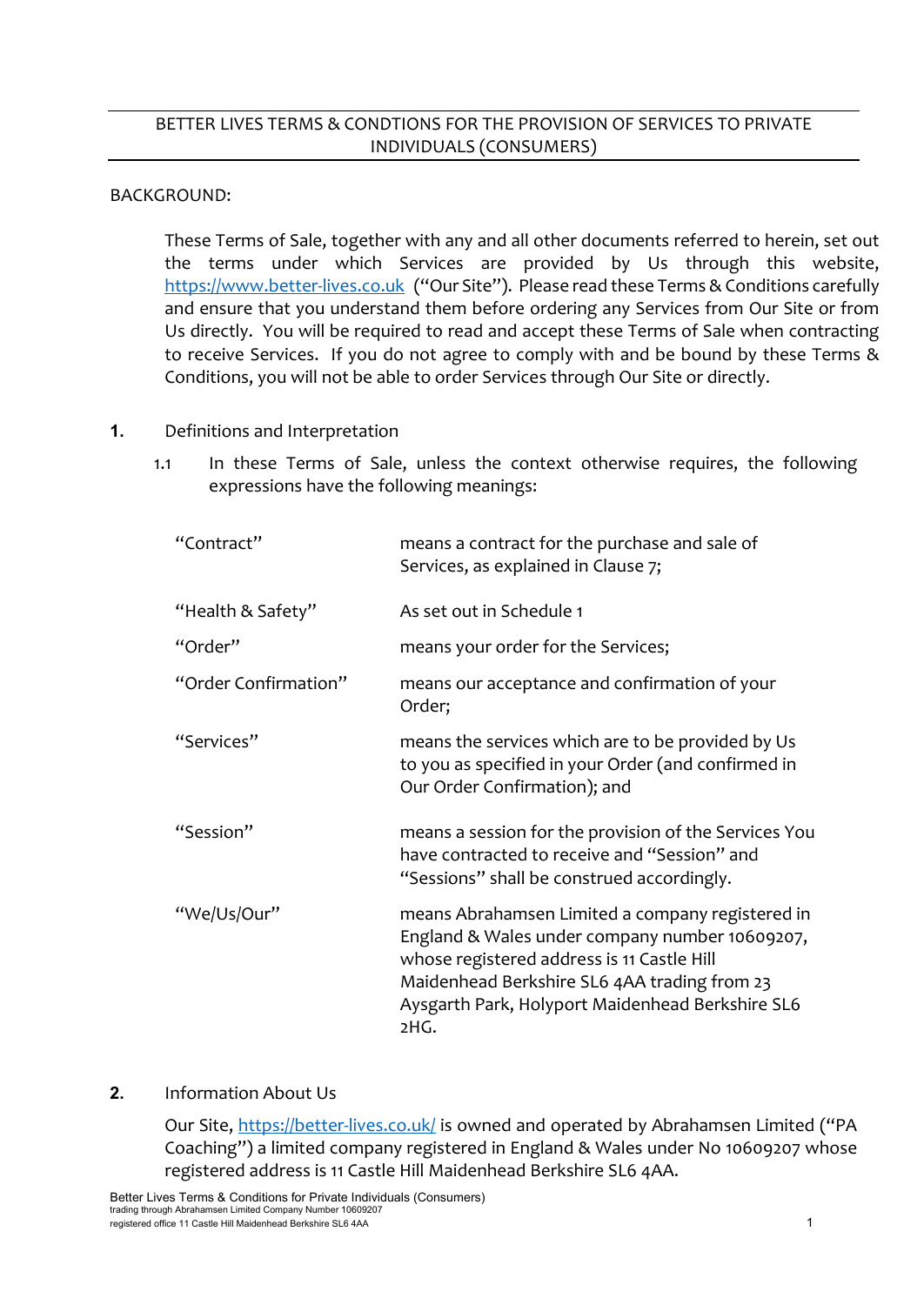- 2.1 BetterLives was set up by Peter Abrahamsen MBPsS Psychologist, Speaker, Author, Counsellor, Coach to provide a range of strategies to promote better mental health helping people to deal with fears, phobias, anxiety, post-traumatic stress, grief, and more. This is done on a one-to-one basis in private. We are qualified to apply Thought Field Therapy (TFT) and Cognitive behavioural Therapy (CBT) amongst others. For more information on the courses and treatments on offer and who would be suitable to receive these please visit us at [https://www.better-lives.co.uk](https://www.better-lives.co.uk/)
- 2.2 Better Lives is not responsible to your or anyone who receives Our Services that you or they will benefit from the Services and We do not warrant any specific qualitative or quantitative outcome. What you or they take away from Our sessions is a matter that We will not be liable for and you or they should not take up Our Services if you do not accept this.
- **3.** Access to and Use of Our Site
	- 3.1 Access to Our Site is free of charge.
	- 3.2 It is your responsibility to make any and all arrangements necessary in order to access Our Site.
	- 3.3 Access to Our Site is provided "as is" and on an "as available" basis. We may alter, suspend or discontinue Our Site (or any part of it) at any time and without notice. We will not be liable to you in any way if Our Site (or any part of it) is unavailable at any time and for any period.
	- 3.4 Use of Our Site is subject to our Website Terms of Use. Please ensure that you have read them carefully and that you understand them.
- **4.** Age Restrictions
	- 4.1 Consumers ("YOU") may only purchase Services through Our Site if they are at least 18 years of age. Parents/Guardians can purchase on behalf of minor students over the age of 13 years.
		- 4.2 Business Customers

These Terms & Conditions apply to consumers/public only they do not apply to customers purchasing Services in the course of business. If you are a business customer, please consult our Business Terms of Sale [https://www.better](https://www.better-lives.co.uk/terms)[lives.co.uk/terms](https://www.better-lives.co.uk/terms)

- **5.** Services Location
	- 5.1 Our Services will be delivered online, or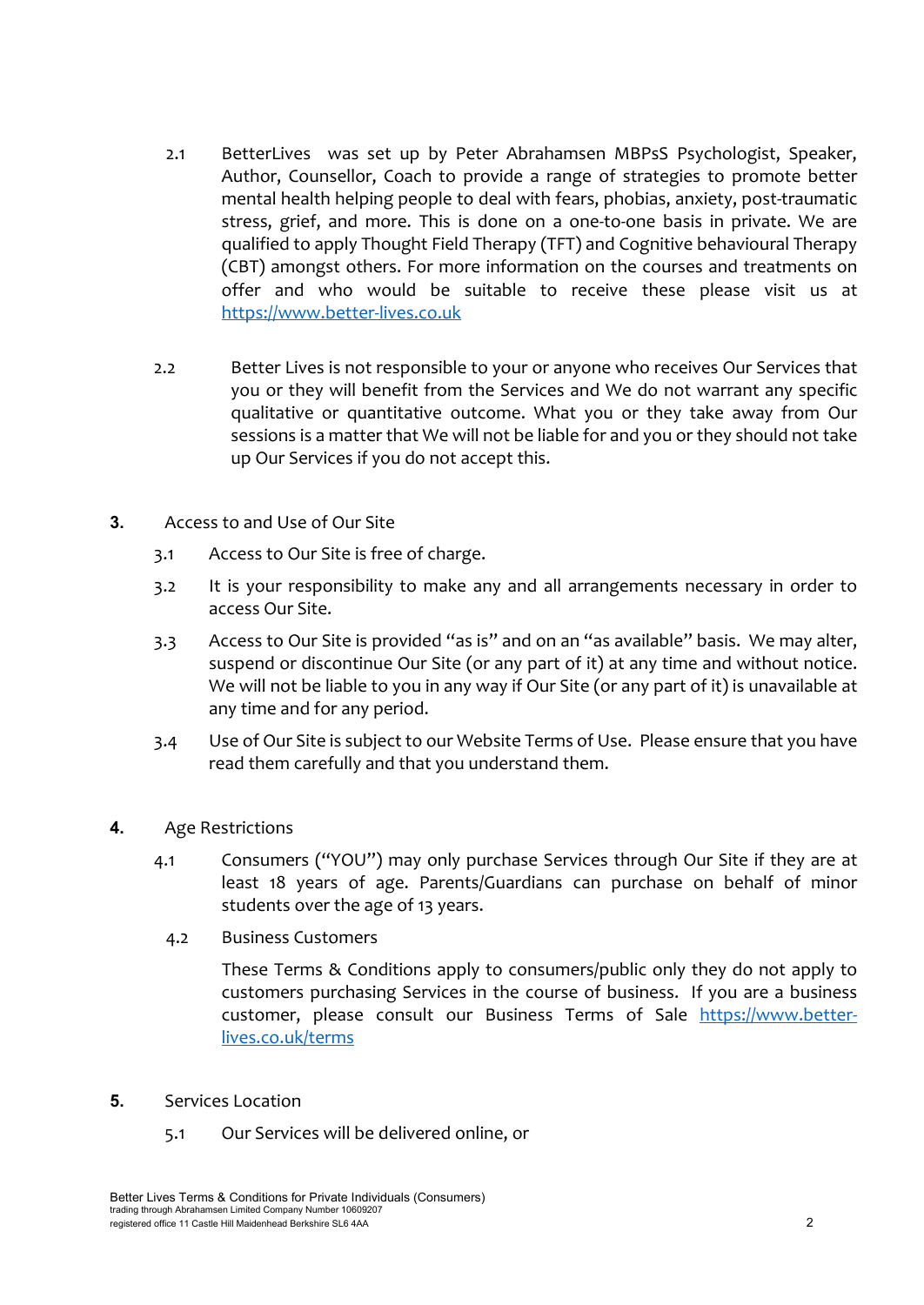- 5.2 Our Services may be delivered at physical locations including our trading studio, schools, colleges, libraries, hotels and other geographical locations as will be notified prior to signing up for them
- **6.** Services, Pricing and Availability
	- 6.1 We make all reasonable efforts to ensure that all general descriptions of the Services available from Us correspond to the actual Services that will be provided to you, however please note that the exact nature of the Services may vary depending upon your individual requirements and circumstances.
	- 6.2 Please note that sub-Clause 6.1 does not exclude Our responsibility for mistakes due to negligence on Our part and refers only to variations of the correct Services, not to different Services altogether.
	- 6.3 You will be required to select the required specific Services you sign up/contract to receive.
	- 6.4 We neither represent nor warrant that all Services will be available at all times and cannot necessarily confirm availability until confirming your Order. Availability indications are not provided on Our Site.
	- 6.5 We make all reasonable efforts to ensure that all prices shown on Our Site are correct at the time of going online or if notified direct then by email or post as applicable. We reserve the right to change prices and to add, alter, or remove special offers from time to time and as necessary. Changes in price will not affect any Order that you have already placed (please note sub-Clause 6.8 regarding VAT, however).
	- 6.6 All prices are checked by Us when We process your Order. In the unlikely event that We have shown incorrect pricing information, We will contact you in writing before proceeding with your Order to inform you of the mistake and to ask you how you wish to proceed. We will give you the option to purchase the Services at the correct price or to cancel your Order (or the affected part thereof). We will not proceed with processing your Order until you respond. If We do not receive a response from you within 7 calendar days, We will treat your Order as cancelled and notify you of the same in writing.
	- 6.7 In the event that the price of Services you have ordered changes between your Order being placed and Us processing that Order and taking payment, you will be charged the price shown on Our Site at the time of placing your Order.
	- 6.8 All prices on Our Site exclude VAT. If we register for Vat and/or the VAT rate changes between your order being placed and Us taking payment, the amount of VAT payable will be automatically adjusted when taking payment.
- **7.** Orders How Contracts Are Formed
	- 7.1 No part of Our Site constitutes a contractual offer capable of acceptance. Your Order constitutes a contractual offer that We may, at Our sole discretion, accept. Our acknowledgement of receipt of your Order does not mean that We have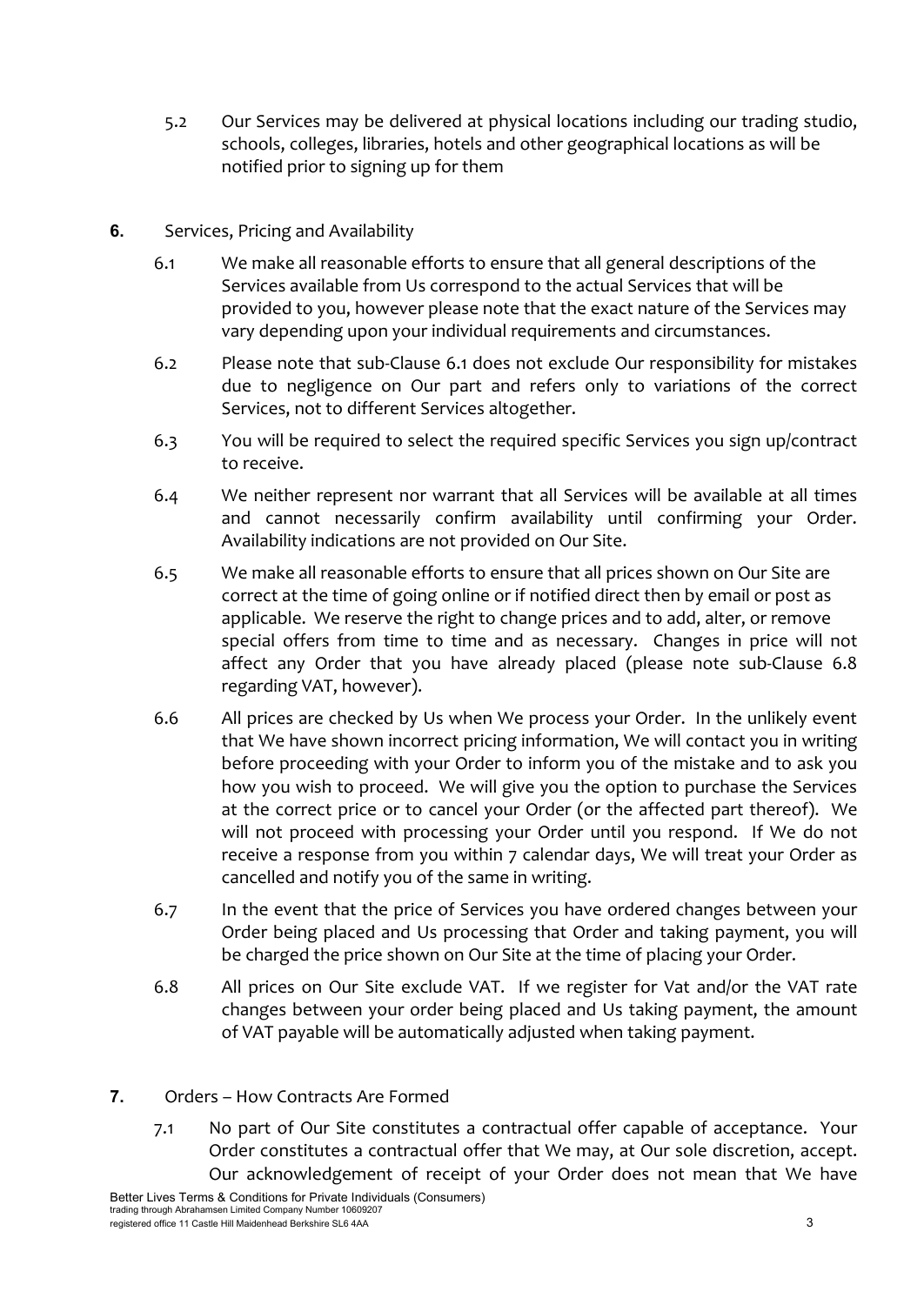accepted it. Our acceptance is indicated by Us sending you an Order Confirmation by email. Only once We have sent you an Order Confirmation will there be a legally binding contract between Us and you ("the Contract").

- 7.2 Order Confirmations shall contain the following information:
	- 7.2.1 Confirmation of the Services ordered including full details of the main characteristics of those Services;
	- 7.2.2 Fully itemised pricing for the Services ordered including, where appropriate, taxes and other additional charges;
	- 7.2.3 The location of the Session and the date(s) and times for the Session and if a course then all the dates and times for the course.
- 7.3 We can provide a paper copy of the Order Confirmation on request.
- 7.4 If We, for any reason, do not accept or cannot fulfil your Order, no payment shall be taken under normal circumstances. If We have taken payment any such sums will be refunded to you as soon as possible and in any event within 7 calendar days.
- 7.5 You may change your Order, at Our discretion, at any time before We begin providing the Services by contacting Us in writing by email to [peter@better](mailto:peter@better-lives.co.uk)[lives.co.uk](mailto:peter@better-lives.co.uk) and by phone at +44(0)7754 652590.
- 7.6 If you change your Order, We will confirm all agreed changes in writing (which includes email.)
- 7.7 If you change your mind, you may cancel your Order or the Contract before or after We begin providing the Services subject to these Terms of Sale. For details of your cancellation rights, please refer to Clauses 11 and 12.
- 7.8 We may cancel your Order at any time before We begin providing the Services in the following circumstances:
	- 7.8.1 The required personnel and/or required materials necessary for the provision of the Services are not available; or
	- 7.8.2 An event outside of Our control continues for more than 7 calendar days (please refer to Clause 15 for events outside of Our control).
- 7.9 If We cancel your Order under sub-Clause 7.9 and We have taken payment any such sums will be refunded to you as soon as possible and in any event within 7 calendar days. If We cancel your Order, you will be informed by email and at our discretion by letter and the cancellation will be confirmed in writing by either email or letter at our discretion.
- 7.10 Any refunds due under this Clause 7 will be made using the same payment method that you used when ordering the Services.

## **8.** Payment

8.1 Payment for the Services will be due in the form of an advance payment of 100% of the total price for the Services at the point of order. Deviations from this is at Our discretion. We confirm the Order to you. Price and payment details will be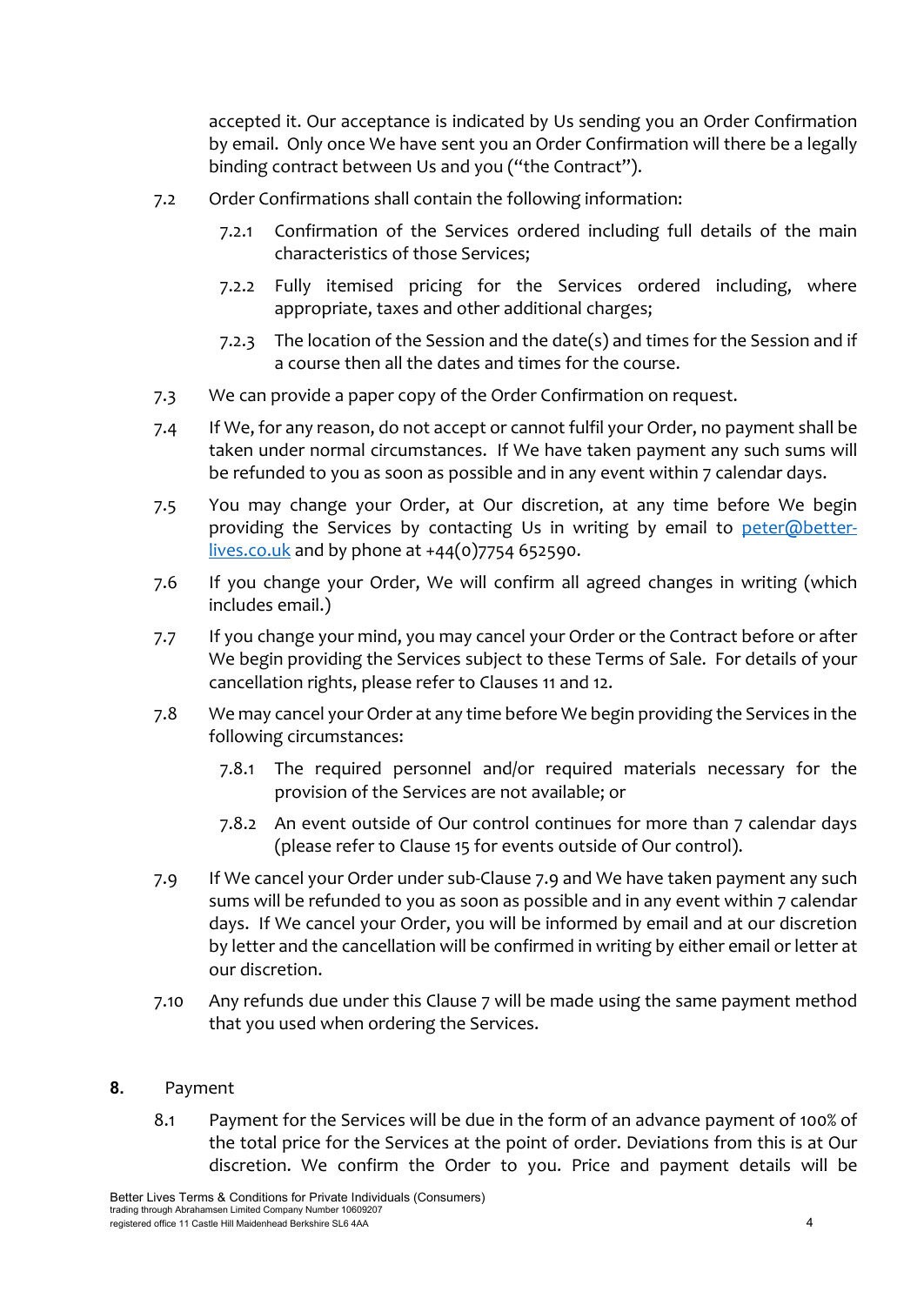confirmed in the Order Confirmation. Your chosen payment method will be charged as indicated.

- 8.2 We accept the following methods of payment:
	- 8.2.1 debit and credit card, online bank transfer.
- 8.3 If you do not make any payment to Us by the due date as shown in/on Our Order confirmation at our discretion We may charge you interest on the overdue sum at the rate of 4% per annum above the base lending rate of the Bank of England base rate from time to time. Interest will accrue on a daily basis from the due date for payment until the actual date of payment of the overdue sum, whether before or after judgment. You must pay any interest due when paying an overdue sum.
- 8.4 The provisions of sub-Clause 8.3 will not apply if you have promptly contacted Us to dispute an invoice in good faith. No interest will accrue while such a dispute is ongoing.
- **9.** Provision of the Services
	- 9.1 As required by law, We will provide the Services with reasonable skill and care, consistent with best practices and standards and in accordance with any information provided by Us about the Services and about Us. We will begin providing the Services on the date agreed when you make your Order (which We shall confirm in the Order Confirmation). Please note that if you request that the Services begin within the legal 14 calendar day cancellation (or "cooling off") period, your right to cancel may be limited or lost. Please refer to Clauses 11 and 12 for more details on your cancellation rights, including the cooling off period. We will use all reasonable endeavours to provide the Services with reasonable skill and care, commensurate with best trade practice.
	- 9.2 We will make every reasonable effort to provide the Services in a timely manner. We cannot, however, be held responsible for any delays if an event outside of Our control occurs. Please refer to Clause 15 for events outside of Our control.
	- 9.3 If We require any information or action from you in order to provide the Services, We will inform you of this as soon as is reasonably possible.
	- 9.4 If the information you provide or the action you take under sub-Clause 9.3 is delayed, incomplete or otherwise incorrect, We will not be responsible for any delay caused as a result. If additional work is required from Us to correct or compensate for a mistake made as a result of delayed, incomplete or otherwise incorrect information or action that you have provided or taken, We may charge you a reasonable additional sum for that work.
	- 9.5 In certain circumstances, for example where there is a delay in you sending Us information or taking action required under sub-Clause 9.3, We may suspend the Services (and will inform you of that suspension by email, phone and/or letter).
	- 9.6 In certain circumstances, for example where We encounter a technical problem, or the therapist falls ill, We may need to suspend or otherwise interrupt the Services to resolve the issue. Unless the issue is an emergency that requires immediate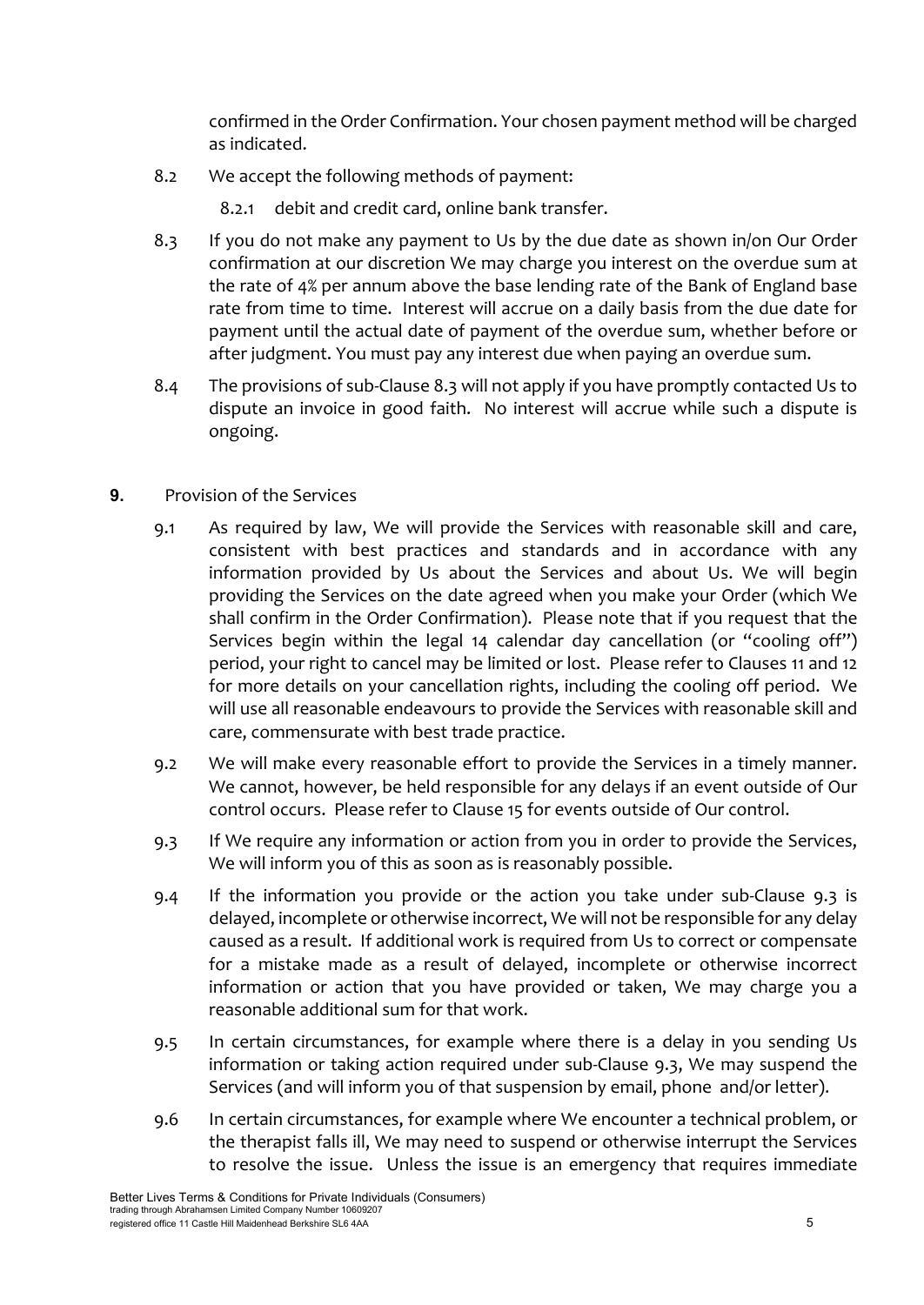action We will inform you in advance by email, phone or letter before suspending or interrupting the Services.

- 9.7 If the Services are suspended or interrupted under sub-Clauses 9.5, or 9.6 you will not be required to pay for them during the period of suspension. You must, however, pay any sums that may already be due by the appropriate due date(s).
- 9.8 If you do not pay Us for the Services as required by Clause 8, We may suspend the Services until you have paid any and all outstanding sums due. If this happens, we will inform you by email, phone or letter.
- **10.** Your Legal Right to Cancel (Cooling Off Period)
	- 10.1 If you are a consumer in the European Union, you have a legal right to a "cooling off" period within which you can cancel the Contract for any reason. This period begins once your Order is accepted and We have sent you an Order Confirmation, i.e. when the Contract between you and Us is formed. The period ends at the end of 14 calendar days after that date. Post Brexit we will honour these provisions even if you lose the right to a cooling off period.
	- 10.2 If you wish to exercise your right to cancel under this Clause 10, you must inform Us of your decision within the cooling off period. You may do so in any way you wish. Cancellation by email or by post is effective from the date on which you send Us your message. Please note that the cooling off period lasts for whole calendar days. If, for example, you send Us an email or letter by 23:59 on the final day of the cooling off period, your cancellation will be valid and accepted. If you would prefer to contact Us directly to cancel, please use the following details:
		- 10.2.1 Telephone: +447754 652590
		- 10.2.2 Email: peter@better-lives.co.uk
		- 10.2.3 Post: 23 Aysgarth Park Holyport Maidenhead Berkshire SL6 2HG
	- 10.3 We may ask you why you have chosen to cancel and may use any answers you provide to improve Our services in the future, however, please note that you are under no obligation to provide any details if you do not wish to.
	- 10.4 As specified in sub-Clause 10.1, if the Services are to begin within the cooling off period you are required to make an express request to that effect. By requesting that the Services begin within the 14 calendar day cooling off period you acknowledge and agree to the following:
		- 10.4.1 If the Services are fully performed within the 14 calendar day cooling off period, you will lose your right to cancel after the Services are complete.
		- 10.4.2 If you cancel after provision of the Services has begun but is not yet complete you will still be required to pay for the Services provided up until the point at which you inform Us that you wish to cancel. The amount due shall be calculated in proportion to the full price of the Services and the actual Services already provided. Any sums that have already been paid for the Services shall be refunded subject to deductions calculated in accordance with the foregoing. Refunds, where applicable, will be issued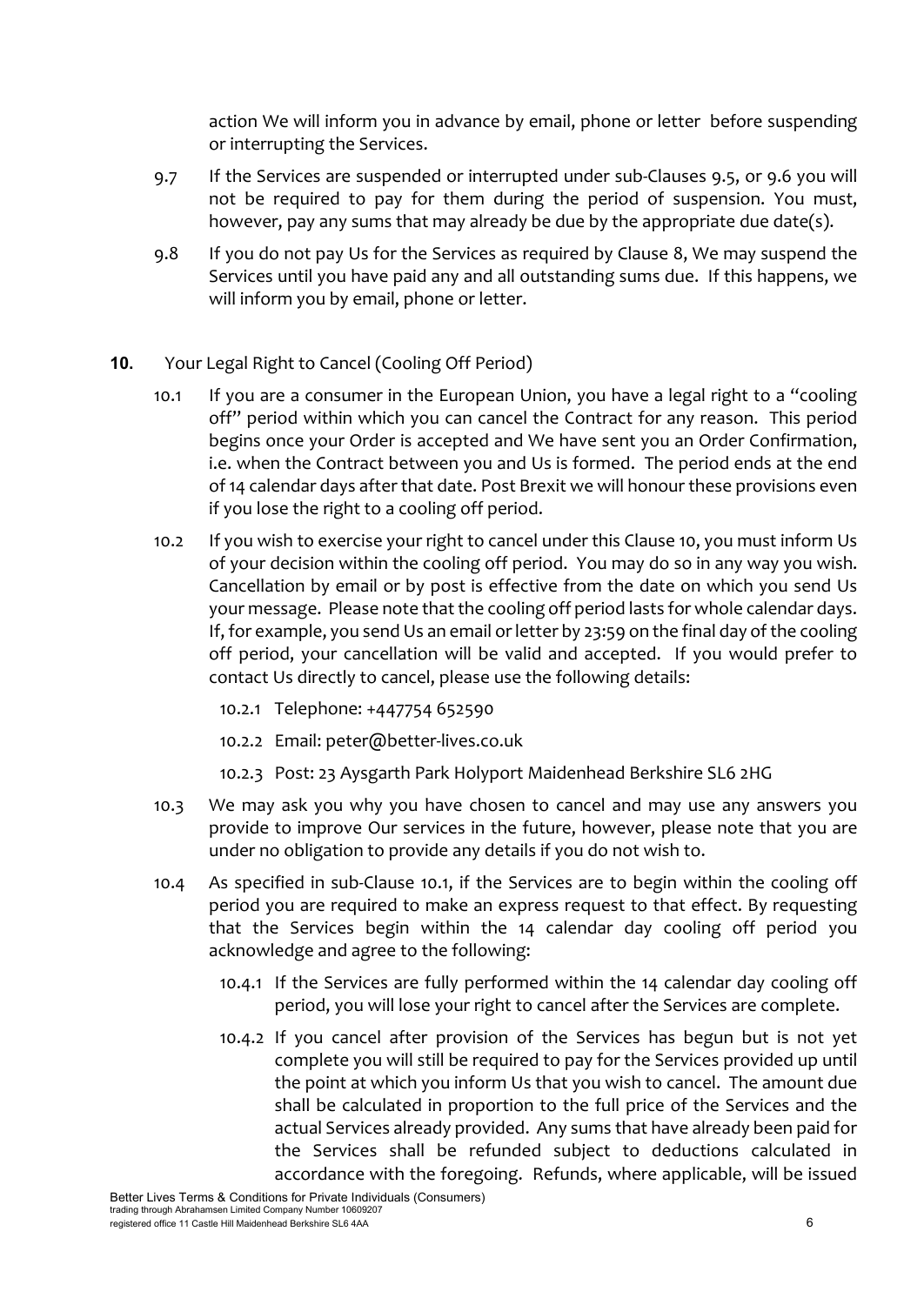within 7 calendar days and in any event no later than 14 calendar days after you inform Us that you wish to cancel. Refunds will be made using the same payment method you used when ordering the Services.

**11.** Cancellation After the Legal Cancellation Period

Cancellation of Contracts after the 14 calendar day cooling off period has elapsed shall be subject to the specific terms governing those Services and may be subject to a minimum contract duration. Details of the relevant duration, cancellation provisions and minimum notice periods will be provided in Our Order Confirmation.

- 11.1 If you wish to cancel under this Clause 11, you must inform Us of your decision to do so. You may do so in any way you wish. Please use the following details:
	- 11.1.1 Telephone: +447754 652590
	- 11.1.2 Email: peter@better-lives.co.uk
	- 11.1.3 Post to: Peter Abrahamsen at 23 Aysgarth Park Holyport Berkshire SL6 2HG
- 11.2 We may ask you why you have chosen to cancel and may use any answers you provide to improve Our services in the future, however please note that you are under no obligation to provide any details if you do not wish to.
- 11.3 You may be entitled to cancel immediately by giving Us written notice in the following circumstances:
	- 11.3.1 We breach the Contract in a material way and fail to remedy the breach within 7 business days of you asking Us to do so in writing; or
	- 11.3.2 We go into liquidation or have a receiver or administrator appointed over Our assets; or
	- 11.3.3 We change these Terms & Conditions to your material disadvantage; or
	- 11.3.4 We are adversely affected by an event outside of Our control that continues for more than 14 calendar days (as under sub-Clause 15.2.5).
- 11.4 Eligibility for refunds may vary according to the Services ordered. You will be required to pay for Services supplied up until the point at which you inform Us that you wish to cancel (please note that this may include charges for preparatory work that We have undertaken where We have reasonably incurred costs). Such sums will be deducted from any refund due to you or, if no refund is due, We will invoice you for the relevant sums. Details of the relevant terms will be confirmed in Our Order Confirmation. If you are cancelling due to Our failure to comply with these Terms of Sale or the Contract, you will not be required to make any payment to Us (unless such failure is due to an event outside of Our control or is due to your failure to comply with any of your obligations).
- 11.5 Refunds under this Clause 11 will be issued to you within 7 calendar days and in any event no later than 14 calendar days after the date on which you inform Us that you wish to cancel. Refunds will be made using the same payment method you used when ordering the Services.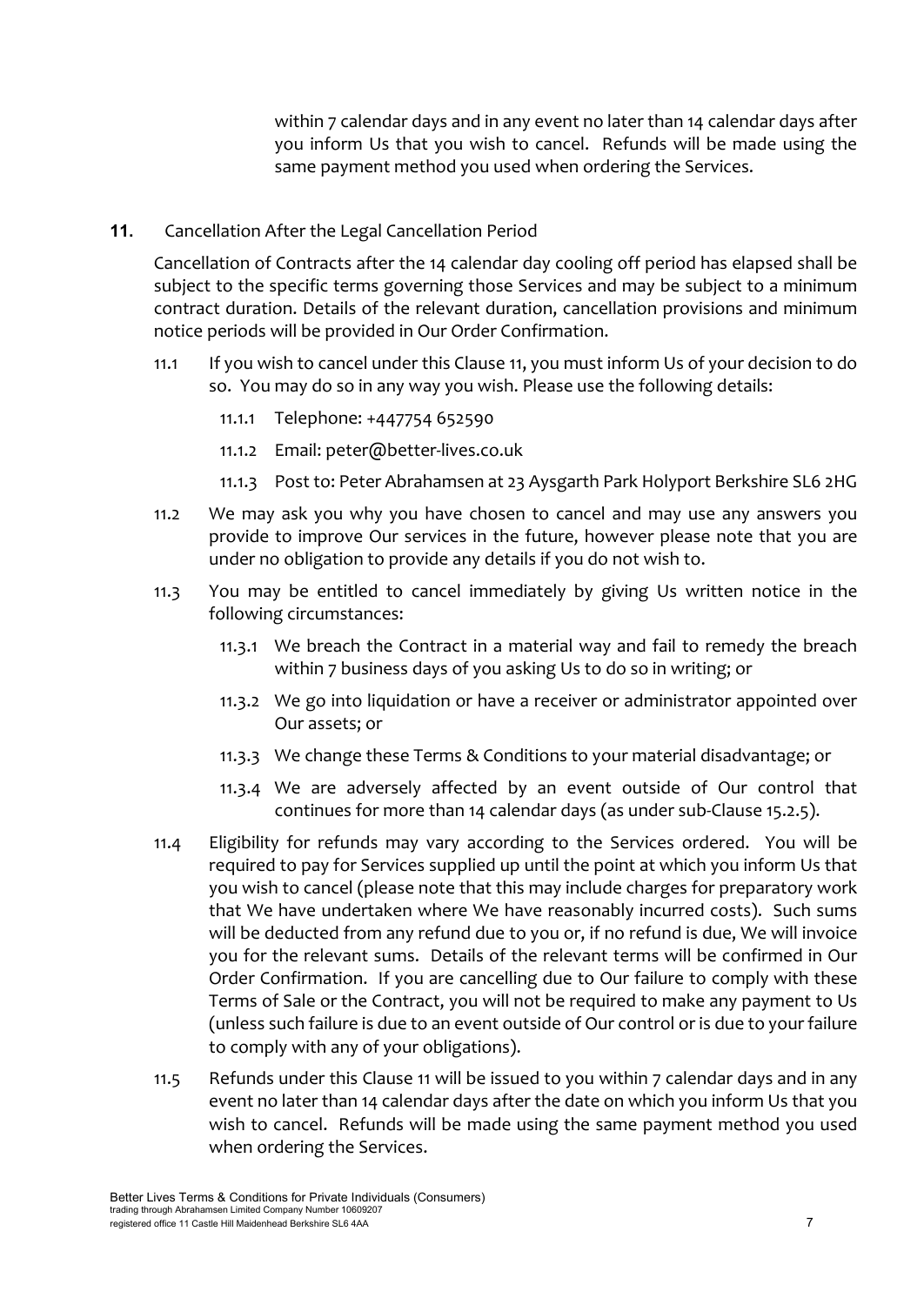- **12.** Our Rights to Cancel
	- 12.1 For cancellations before we begin providing the Services, please refer to sub-Clause 7.9.
	- 12.2 We may cancel the Services after We have begun providing them due to an Event outside of Our control that continues for more than 14 calendar days (as under sub-Clause 15.2.4), or due to the non-availability of required personnel and/or required materials necessary for the provision of the Services. In such cases, you will only be required to pay for Services that We have already provided up until the point at which We inform you that We are cancelling the contract. Such sums will be deducted from any refund due to you.
	- 12.3 Once We have begun providing the Services, We may cancel the Contract at any time and will give longest possible written notice of such cancellation. You will only be required to pay for Services that you have received. Such sums will be deducted from any refund due to you or, if no refund is due, We will invoice you for the relevant sums.
	- 12.4 Refunds due under this Clause 12 will be issued to you within 7 calendar days and in any event no later than 14 calendar days after the day on which We inform you of the cancellation. Refunds will be made using the same payment method you used when ordering the Services.
	- 12.5 We may cancel immediately by giving you written notice in the following circumstances:
		- 12.5.1 You fail to make a payment by the due date as set out in Clause 8. This does not affect Our right to charge you interest on any overdue sums as set out in sub-Clause 8.4; or
		- 12.5.2 You breach the contract in a material way and fail to remedy the breach within 7 calendar days of Us asking you to do so in writing.
- **13.** Problems with the Services and Your Legal Rights
	- 13.1 We always use reasonable endeavours to ensure that Our Services are trouble-free. If, however, there is a problem with the Services please contact Us as soon as is reasonable possible via phone to +447754 652590 or emai[l peter@better-lives.co.uk](mailto:peter@better-lives.co.uk)
	- 13.2 We will use reasonable endeavours to remedy problems with the Services as quickly as is reasonably possible and practical.
	- 13.3 We will not charge you for remedying problems under this Clause 13 where the problems have been caused by Us, any of Our agents or sub-contractors, or where nobody is at fault. If We determine that a problem has been caused by you, including your provision of incorrect or incomplete information or taking of incorrect action, sub-Clause 9.5 will apply and We may at our discretion charge you for the remedial work.
	- 13.4 As a consumer, you have certain legal rights with respect to the purchase of services. For full details of your legal rights and guidance on exercising them, it is recommended that you contact your local Citizens Advice Bureau or Trading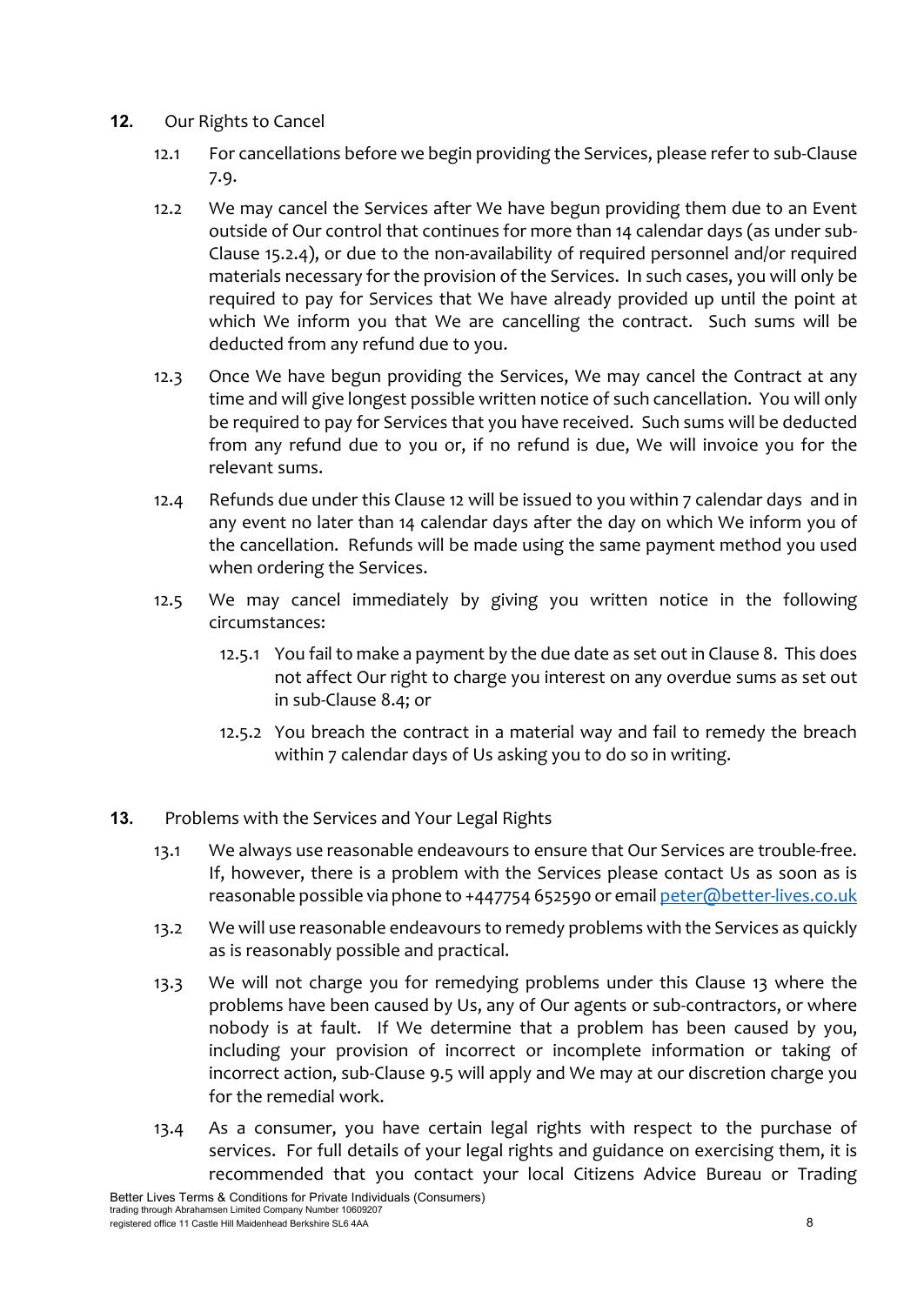Standards Office. If We do not perform the Services with reasonable skill and care, you have the right to request repeat performance or, if that is not possible or done within a reasonable time without inconvenience to you, you have the right to a reduction in price. If the Services are not performed in line with information that We have provided about them, you also have the right to request repeat performance or, if that is not possible or done within a reasonable time without inconvenience to you (or if Our breach concerns information about Us that does not relate to the performance of the Services), you have the right to a reduction in price. If for any reason We are required to repeat the Services in accordance with your legal rights, We will not charge you for the same and We will bear any and all costs of such repeat performance. In cases where a price reduction applies, this may be any sum up to the full Price and, where you have already made payment(s) to Us, may result in a full or partial refund. Any such refunds will be issued without undue delay (and in any event within 14 calendar days starting on the date on which We agree that you are entitled to the refund) and made via the same payment method originally used by you. In addition to your legal rights relating directly to the Services, you may also have remedies for instance if We use materials that are faulty or incorrectly described.

- **14.** Our Liability
	- 14.1 We will be responsible for any foreseeable loss or damage that you may suffer as a result of Our breach of these Terms or as a result of Our negligence. Loss or damage is foreseeable if it is an obvious consequence of Our breach or negligence or if it is contemplated by you and Us when the Contract is created. We will not be responsible for any loss or damage that is not foreseeable.
	- 14.2 We provide Services for domestic and private use or purposes ie to the public or private consumer. We make no warranty or representation that the Services are fit for commercial, business or industrial purposes of any kind. We will not be liable to you for any loss of profit, loss of business, interruption to business or for any loss of business opportunity.
	- 14.3 Where the Services are provided in premises that are rented, leased or licenced by us for instance in a Meeting Room, We are not responsible for any pre-existing faults or damage in the property. Whilst we use reasonable endeavours to ensure the premises comply with all health & safety, fire and other relevant legislation and are safe we are not responsible for anything connected in any way with the premises.
	- 14.4 Nothing in these Terms & Conditions seeks to exclude or limit Our liability for death or personal injury caused by Our negligence (including that of Our employees, agents or sub-contractors); or for fraud or fraudulent misrepresentation.
	- 14.5 Nothing in these Terms & Conditions seeks to exclude or limit Our liability for failing to perform the Services with reasonable care and skill or in accordance with information provided by Us about the Services or about Us.
	- 14.6 Nothing in these Terms of Sale seeks to exclude or limit your legal rights as a consumer. For more details of your legal rights, please refer to Your local Citizens Advice Bureau or Trading Standards Office.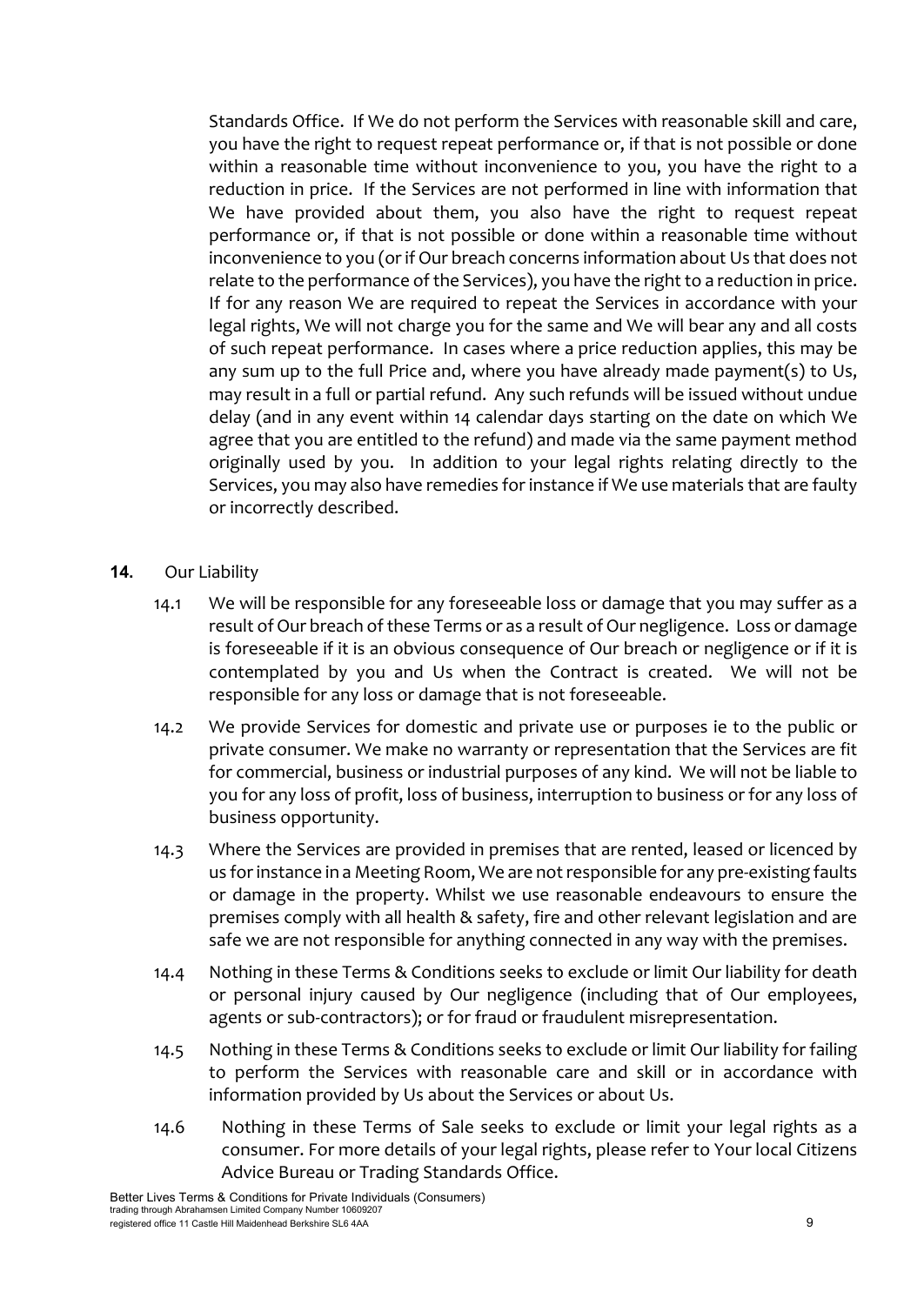- 14.7 We give no warranty that you or anyone that you put forward to receive the Services will gain a specific qualitative or quantitative benefit from them. We will not be liable to you in this case.
- 14.8 We are not responsible for any personal belongings on to any premises where we provide Services. We do not undertake to keep them safe or provide any storage place for them. Their loss or damage will be at Your and where appropriate the clients own risk except where such loss or damage is due to any deliberate or negligent act by Us. We will not be responsible for any loss or damage to Your or where appropriate the client's personal belongings caused by any other client, guest or visitor to any premises where we provide Services even where items are left or stored there even if at our suggestion.
- 14.9 If a Session takes place at Your premises, we do not undertake to keep Your premises, or Your/another's personal belongings or household effects at Your premises safe or secure. Loss of or damage to them will be at Your and their own risk except where such loss or damage is due to any deliberate or negligent act by Us.
- **15.** Events Outside of Our Control (Force Majeure)
	- 15.1 We will not be liable for any failure or delay in performing Our obligations where that failure or delay results from any cause that is beyond Our reasonable control. Such causes include, but are not limited to: power failure, internet service provider failure, industrial action by third parties, civil unrest, fire, explosion, flood, storms, earthquakes, subsidence, acts of terrorism, acts of war, governmental action, epidemic or other natural disaster, failure of therapists/educators to turn up where we have tried unsuccessfully to get a replacement, failure for reasons out of our control for the premises where the Services are to be provided to be available or any other event that is beyond Our reasonable control
	- 15.2 If any event described under this Clause 15 occurs that is likely to adversely affect Our performance of any of Our obligations under these Terms:
		- 15.2.1 We will inform you as soon as is reasonably possible;
		- 15.2.2 Our obligations under these Terms (and therefore the Contract) will be suspended and any time limits that We are bound by will be extended accordingly;
		- 15.2.3 We will inform you when the event outside of Our control is over and provide details of any new dates, times or availability of Services as necessary;
		- 15.2.4 If the event outside of Our control continues for more than 14 calendar days We may cancel the Contract and inform you of the cancellation. Any refunds due to you as a result of that cancellation will be paid to you as soon as is reasonably possible and in any event no later than 14 calendar days after the date on which We inform you of the cancellation;
		- 15.2.5 If an event outside of Our control occurs and continues for more than 14 calendar days and you wish to cancel the Contract as a result, you may do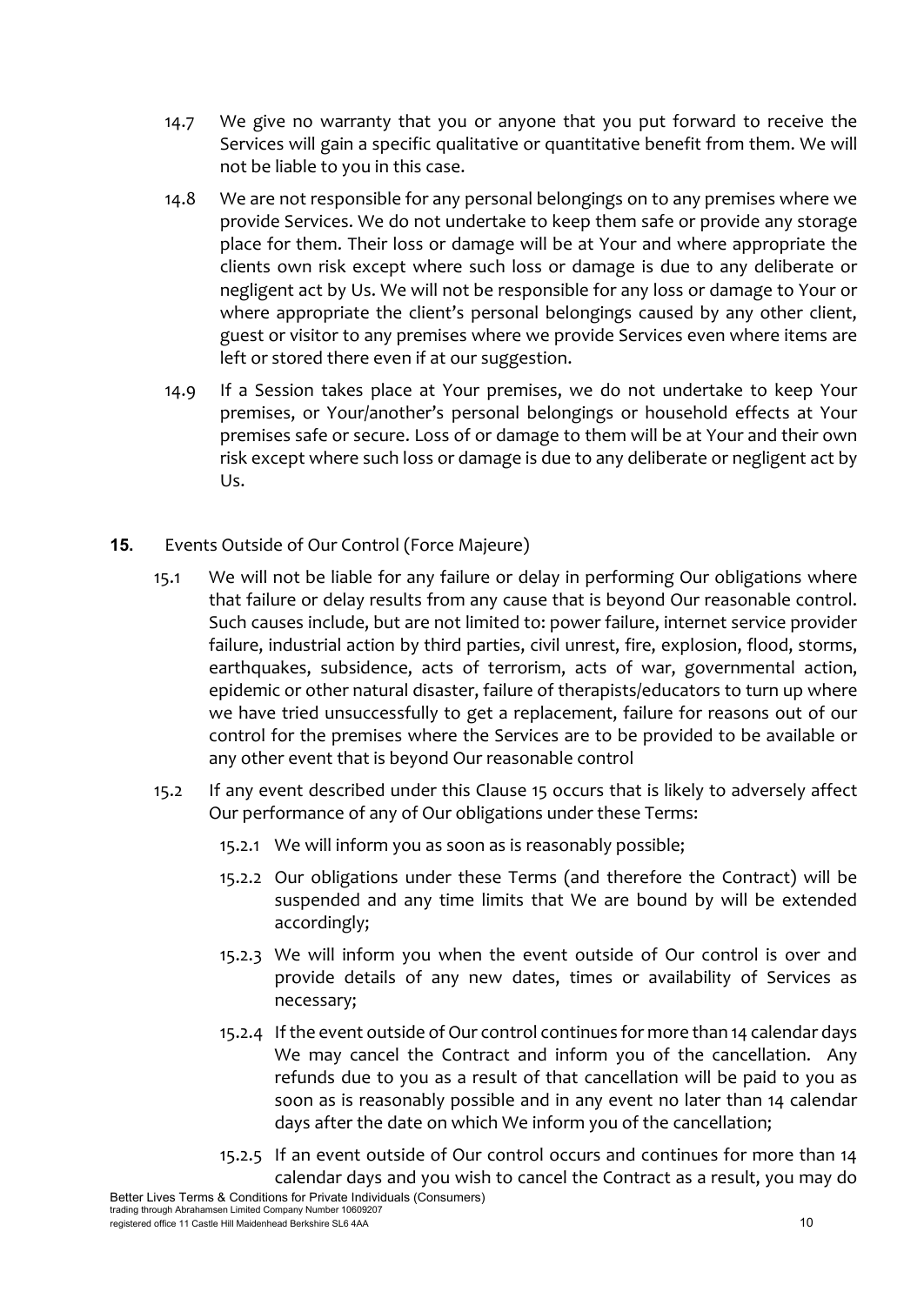so in any way you wish. If you would prefer to contact Us directly to cancel, please use the following details:

Telephone: +447754 652590

Email: peter@better-lives.co.uk

Post to : Peter Abrahamsen, 23 Aysgarth Park Holyport Maidenhead Berkshire SL6 2HG.

In each case, providing Us with your name, address, email address, telephone number, and Reference and/or date. Any refunds due to you as a result of such cancellation will be paid to you as soon as is reasonably possible and in any event no later than 14 calendar days after the date on which you inform Us that you wish to cancel.

- **16.** Communication and Contact Details
	- 16.1 If you wish to contact Us with general questions or complaints, you may contact Us by telephone at +447754 652 590 by email at [peter@better-lives.co.uk](mailto:peter@better-lives.co.uk) or by post at 23 Aysgarth Park Holyport Maidenhead Berkshire SL6 2HG.
	- 16.2 For matters relating to Our Services or your Order, please contact Us as 16.1 above.
	- 16.3 For matters relating to cancellations, please contact Us as 16.1 above.
- **17.** Complaints and Feedback
	- 17.1 We always welcome feedback from Our customers and, whilst We always use all reasonable endeavours to ensure that your experience as a customer of Ours is a positive one, We nevertheless want to hear from you if you have any cause for complaint.
	- 17.2 All complaints are handled in accordance with Our complaints handling procedure. This is done by contacting Us in one of the following ways:

18.2.1. In writing, addressed to Mr Peter Abrahamsen, Better Lives, 23 Aysgarth Park, Holyport Maidenhead Berkshire SL6 2HG.

- 18.2.2 By email, addressed to peter@better-lives.co.uk
- 18.2.3 By contacting Us by telephone on +447754 652590

17.3 If you wish to give us your feedback about any aspect of your dealings with Us, please contact Us in one of the following ways:

- 17.3.1 In writing, addressed to Mr Peter Abrahamsen, Better Lives, 23 Aysgarth Park, Holyport Maidenhead Berkshire SL6 2HG.
- 17.3.2 By email, addressed to peter@better-lives.co.uk
- 17.3.3 By contacting Us by telephone on +447754 652590
- 18 How We Use Your Personal Information (Data Protection)

18.3.1 All personal information that We may use will be collected, processed, and held in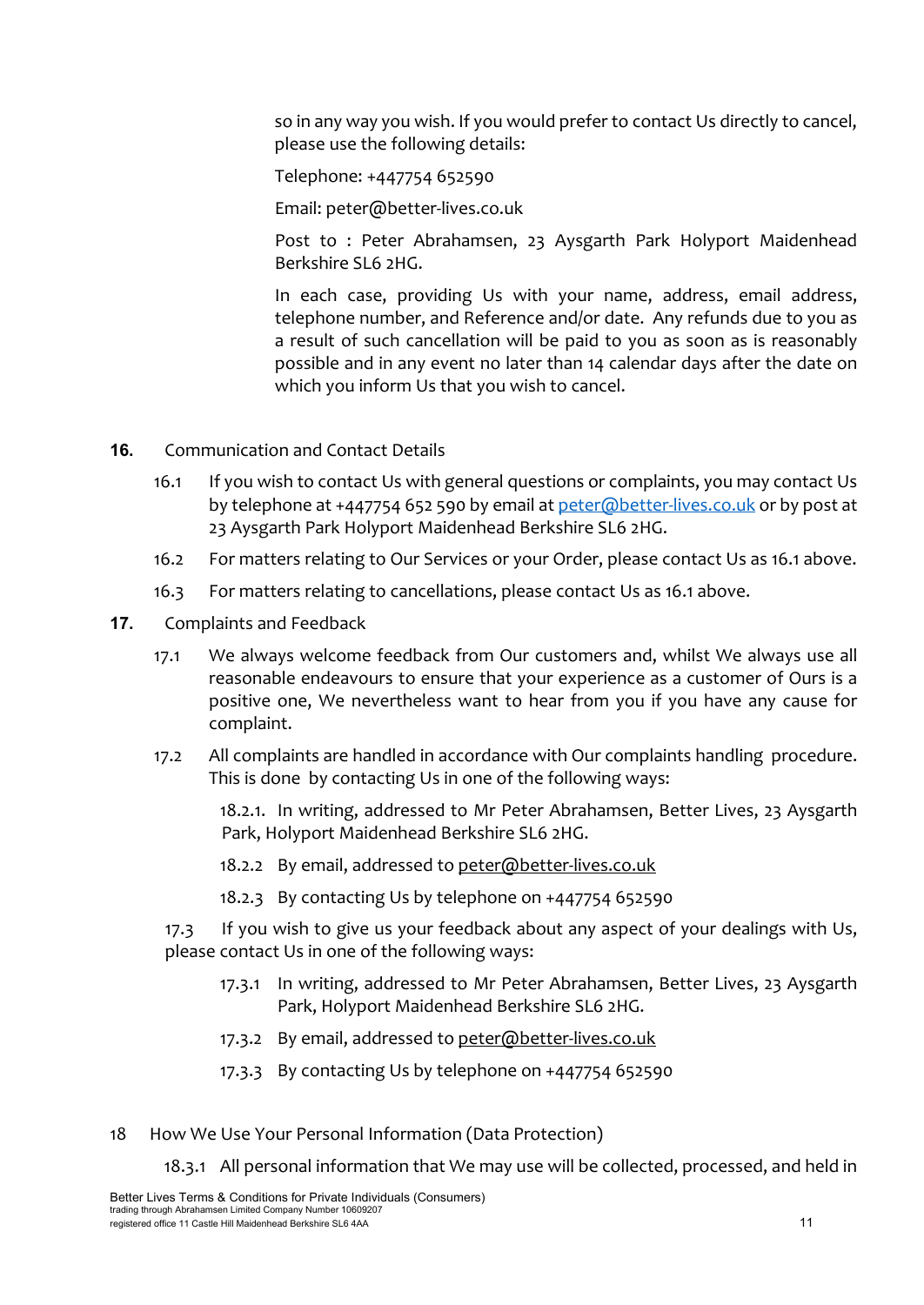accordance with the provisions of EU Regulation 2016/679 General Data Protection Regulation ("GDPR") and your rights under the GDPR.

18.3.2 For complete details of Our collection, processing, storage, and retention of personal data including, but not limited to, the purpose(s) for which personal data is used, the legal basis or bases for using it, details of your rights and how to exercise them, and personal data sharing (where applicable), please refer to Our Privacy Policy [https://www.better](https://www.better-lives.co.uk/privacy-policy)[lives.co.uk/privacy-policy](https://www.better-lives.co.uk/privacy-policy) and Cookie Policy [https://www.better](https://www.better-lives.co.uk/cookie-policy)[lives.co.uk/cookie-policy](https://www.better-lives.co.uk/cookie-policy)

#### 19 Other Important Terms

- 19.3.1 We may transfer (assign) Our obligations and rights under these Terms (and under the Contract, as applicable) to a third party (this may happen, for example, if We sell Our business). If this occurs, you will be informed by Us in writing. Your rights under these Terms of Sale will not be affected and Our obligations under these Terms of Sale will be transferred to the third party who will remain bound by them.
- 19.3.2 You may not transfer (assign) your obligations and rights under these Terms of Sale (and under the Contract, as applicable) without Our express written permission.
- 19.3.3 The Contract is between you and Us. It is not intended to benefit any other person or third party in any way and no such person or party will be entitled to enforce any provision of these Terms of Sale.
- 19.3.4 If any of the provisions of these Terms of Sale are found to be unlawful, invalid or otherwise unenforceable by any court or other authority, that/those provision(s) shall be deemed severed from the remainder of these Terms of Sale. The remainder of these Terms shall be valid and enforceable.
- 19.3.5 No failure or delay by Us in exercising any of Our rights under these Terms means that We have waived that right, and no waiver by Us of a breach of any provision of these Terms means that We will waive any subsequent breach of the same or any other provision.
- 19.3.6 We may revise these Terms from time to time in response to changes in relevant laws and other regulatory requirements. If We change these Terms at any time, We will give you at least 7 calendar days written notice of the changes before they come into effect. If you wish to cancel the Contract as a result, please refer to sub-Clause 11.3.3.

#### 20 Law and Jurisdiction

20.1 These Terms and Conditions, and the relationship between you and Us (whether contractual or otherwise) shall be governed by and construed in accordance with the law of England & Wales.